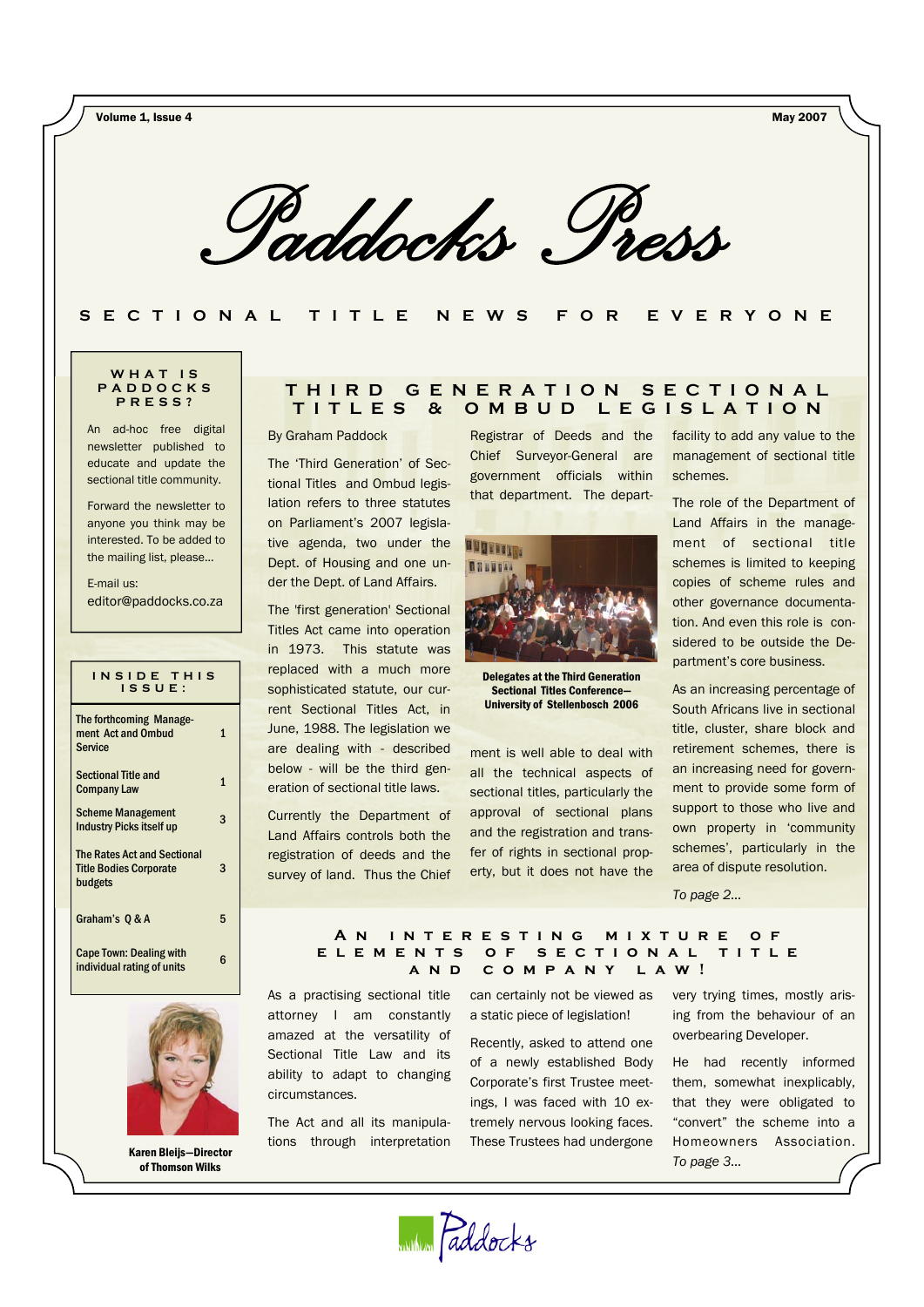# **Paddocks Press**

### **Page 2**

# **The Third Generation Sectional Title Laws...continued**

#### *from page 1…*

The government some time ago decided that responsibility for the management and governance aspects of sectional title schemes would be transferred from the Department of Land Affairs to the Department of Housing. While sectional title is a form of land title and can therefore be applied to any land use, a very substantial majority of all sectional title units are used for residential purposes. Accordingly the Department of Housing is considered to be the logical government department to exercise oversight.

Since late 2004, with Prof. C. G. van der Merwe, Joseph Maluleke and others, I have been working on a project to produce the 'Third Generation' statutes.. Drafts of these laws have been circulated amongst a range of government departments and now that they have been placed on Parliament's 2007 legislative programme we expect that they will be enacted later in 2007 or early in 2008.

# What is the Sectional Titles Schemes Management Act?

This statute will contain all the management provisions currently integrated into the Sectional Titles Act. The survey and registration aspects will remain in the existing Sectional Titles Act which will continue to be administered by the Department of Land Affairs. All management aspects will be transferred from the Sectional Titles Act to this new statute which will be administered by the Department of Housing.

In this process no substantial revisions will be made to the management provisions. But in the process these provisions will be more logically set out. People who must know the management aspects of Sectional Titles legislation in order to protect their interests as owners and occupiers of sectional title property will be able to find all of this information in one statute.

# What is the Community Schemes Ombud Service Act?

This statute will create an independent body tasked with facilitating and arranging the efficient and cost effective resolution of disputes which arise in all 'community schemes', being of those with shared management and financial responsibility.

In addition to the primary objective of resolving community scheme disputes the service will also, finances permitting, provide basic education for those who live in and manage community schemes in line with similar initiatives in New South Wales, Australia, Singapore and British Columbia, Canada. It is envisaged that the service will create and make available primary education material in an attempt to prevent disputes which arise due to a lack of understanding of the fundamental principles which apply in each form of community scheme.

# When will the Service actually be "open for business"?

Our estimate is that the first office of the Ombud Service will start operating in mid to late 2008.

# Where will the first Ombud office be located?

Again, we can only guess, but because of the large number of schemes in Gauteng it may well be in that area.

# How will these changes affect managing agents and trustees?

The Ombud Service will take over the custody of sectional title scheme rules and apply quality control to the documentation lodged.

The adjudication of disputes is expected to bring "access to justice" within the reach of a much larger number of roleplayers.

Managing agents, who are seen as specialists in community scheme issues, will need to keep themselves informed of these developments which will affect their businesses. We expect that experienced managing agents be well-placed to serve as part-time Service adjudicators.



Graham Paddock and Richard Thatcher at the Third Generation Sectional Titles **Conference** 



Delegates taking a break from the conference proceedings

# How can you learn more about the forthcoming changes?

Get regular updates by visiting Paddocks at www.paddocks.co.za

and Sectional Titles Online at www.sto.co.za

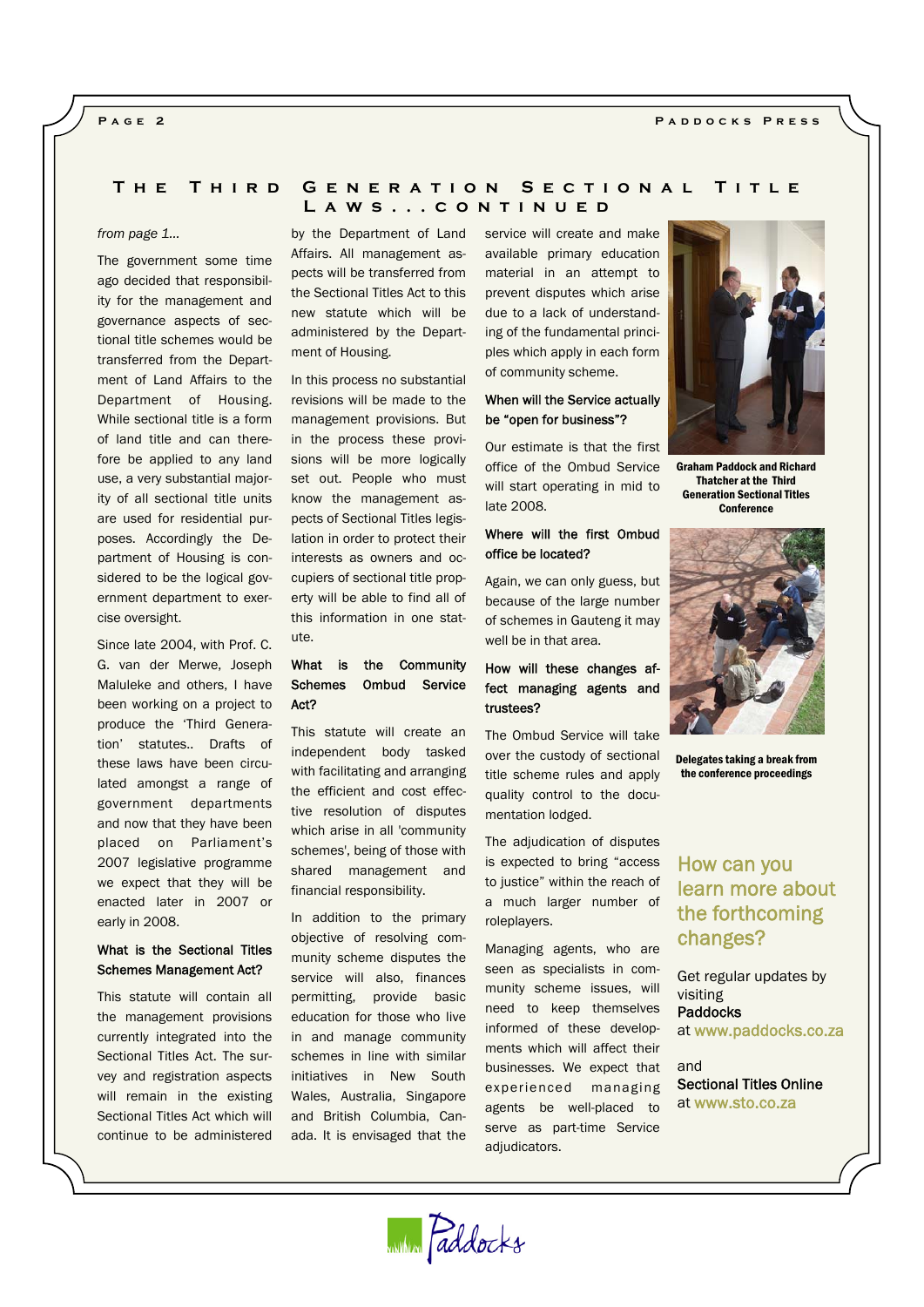# **An interesting mixture of elements of sectional title and company law!**

*from page 1…*

The Managing Agent, who had been appointed by the Developer, rather than enlightening them, had only served to muddy the waters leaving them even more confused.

A Deeds Office search revealed that the complex was definitely a Sectional Title scheme (that was clearly evident from the layout), however the conditions of title applicable to the individual unit owners astonishingly stipulated that every owner of a unit in the scheme would become a member of the homeowners association ("HOA") and be subject to its constitution until he (or she) ceased to be an owner of a unit. Furthermore, no unit could be transferred until a clearance certificate was issued by the HOA. This sounded in many ways similar to section 15B(3) of the Sectional Titles Act, but is an additional restraint.

This situation is in no way unusual since many sectional title schemes are built within cluster developments where the Township establishment

conditions require that the owners of erven must be members a Home Owners Association. This condition, and the restraint against transfer without a HOA clearance is imposed so as to make either the sectional title bodies corporate or the individual owners of units becoming members of the HOA's so established.

In this instance a condition under regulation 30(2) made under the Sectional Titles Act and the Articles of Association of the HOA, a "not for profit" company, stipulated that all Body Corporate levies would be paid to the HOA instead of the body corporate, and that the management and conduct rules contained in annexures 8 & 9 to the regulations made under the Sectional Titles Act would be disregarded in their entirety.

So, whilst it remains a sectional title scheme, the functions and powers of the body corporate had been assigned to the HOA.

The Articles of Association of the HOA, registered at the Companies Office in

Pretoria, contained a corresponding provision requiring that the Directors perform the functions entrusted to the bodies corporate in the overall development. Thus the HOA is empowered and obliged to do all things necessary for the control, management and administration of the common property in each scheme within its jurisdiction.

I spoke at length to the conveyancer who had registered the scheme, as well as to a senior lecturer in conveyancing in Pretoria to make sure that these arrangements were perfectly in order.

This is, I'm sure you will agree, an interesting twist to Sectional Title law and an interesting mixture of the provisions of the Sectional Titles Act and the Companies Act. It can be dangerous if placed in the hands of an inexperienced legal practitioner, yet without doubt the process is pregnant with possibilities in the hands of an innovative and careful one!

*Karen is co-author with Marina Constas of "Demystifying Sectional Title".*

# **Sectional Title Scheme Management industry picks itself up**

Most people are aware that the Estate Agency Affairs Board (EAAB) plans to introduce compulsory education for real estate agents as soon as possible.

This is a positive step towards increasing levels of professionalism in an industry in which is often plagued with allegations of unprofessional conduct.

While the realtors await the new EAAB education programmes, managing agents have for two years been able to obtain a high-quality university

qualification via Paddocks and NAMA. Over 450 managing agents have obtained UCT certificates attesting to their competence and are thus able to distinguish themselves from their unqualified competitors.

Dr. Gerhard Jooste, chairman of the National Association of Managing Agents (NAMA), says: "The Industry has come a long way both in growth and education. The future looks very bright and positive. The UCT Sectional Title Scheme Management Course

with Paddocks

delivered by

*To page 4...* 



Presentation to the Gauteng Regional Winner of the Scheme Management Trophy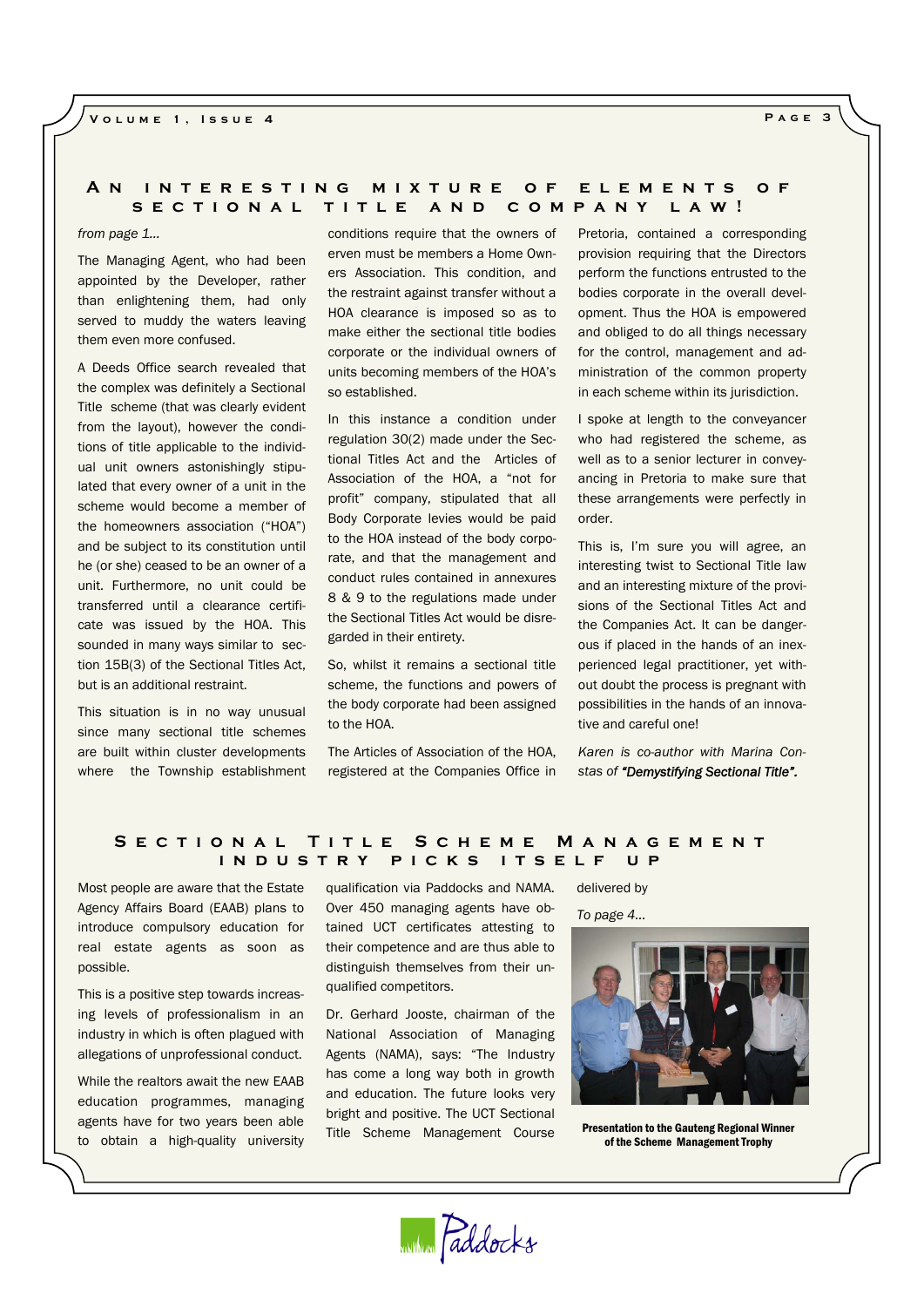#### **Paddocks Press**

**Page 4** 

# **The Rates Act and Sectional Title Bodies Corporate budgets**



Justin Mason

The removal of the rates expense from body corporate finances has lead many bodies corporate to amend their budgets in one of three ways.

If the body corporate's annual general meeting is convened prior to July this year, then the budget can be drafted to accommodate the removal of the rates expense accordingly.

For example, if the annual general meeting will be held in June, then the body corporate must include a provision for rates for June only.

#### Two more options

If the body corporate annual general meeting will only be held after July this year, then one of two options are available.

The Trustees can either call a special general meeting and propose an amendment to the budget, and hence the levies, for the interim period until the next annual general meeting, or they can maintain the levies at the current levels.

No amendment to the budget means that the owners will pay their full levies (including the old rates component) as well as their new individual rates account for the interim period until the next annual general meeting is held.

This overpayment of levies will increase the body corporate reserves. The Trustees should however consult with the owners to assess their attitudes and financial affordability before taking this

#### decision.

This option effectively results in the unit owners increasing their monthly expenditure by 15% to 20% overnight.

#### Timeous invoicing

A question which is often asked, is what if the municipality does not implement their rates invoicing timeously? This situation does not affect the body corporate because their obligation for the payments of the rates account is removed with the implementation of the Rates Act.

This will be the case whether or not the municipality has been successful in the implementation of the invoicing to the individual owners. The implication to the individual owners is that their first invoice may contain several months billing.

#### A final note

If your rates contribution has increased, then essentially the cost of owning your property has increased.

Any new purchaser of your property has to ensure that they can afford the increased expenditure.

This can be equated to an increase in the interest rates or a levy increase, both of which have a negative effect on property affordability which negatively affects demand for property and hence property values.

Just another reason to take this Act seriously.

# **Sectional Title Scheme Management industry picks itself up**

*From page 3….* Paddocks has given our drive towards

professionalism new momentum. Everyone involved will benefit"

Paddocks, with the University of Cape Town Law Faculty, NAMA, introduced the UCT Sectional Title Scheme Management Course in December 2005. This is now considered to be the industry's

benchmark course. This six month course is delivered by distance learning and interactive lectures. The UCT certification is also accredited by the EAAB as a specialist programme in sectional title scheme management. Graduates will not have to repeat their specialist sectional title education when the board introduces its new training programme.

"With 450 students having graduated from this comprehensive course in 18 months, there is no doubt that the sectional title scheme management industry is becoming more professional" says Graham Paddock, the author of the course.

Consumers throughout South Africa now have the power to choose a professional managing agent to look after their

most important investment. Graham says "Trustees of sectional title schemes should insist on establishing the credentials of their prospective portfolio manag $are$ ."

For those interested in the next course beginning in June 2007, please contact Robyn Allan on 021 674 7818 or robyn@paddocks.co.za for further information.

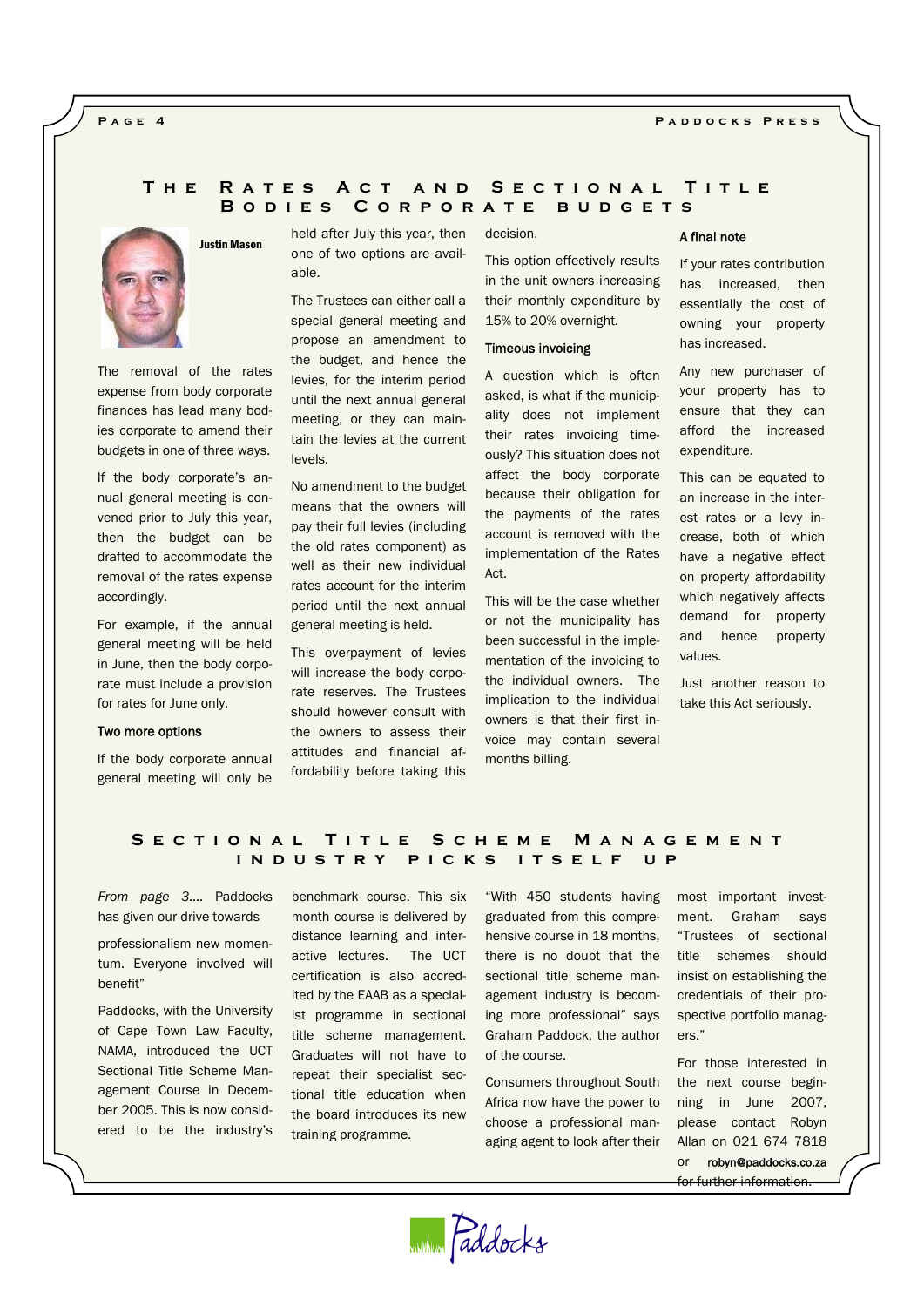# **Volume 1, Issue 4 Page 5**



Graham Paddock

# Erecting a wendy house on an 'exclusive use area'

Question: I have a tenant that must have a sleep-in domestic worker as his wife was in an accident and can't lift anything heavier than a magazine. He asked if he could install a loosestanding wendy house in the exclusive use back yard area. The trustees said they will approve the wendy house but not if it was going to be used as living area.

- 1. When we apply for approval for the wendy house must we specify its use?
- 2. May the trustees deny approval because of the use.
- 3. Must we get approval for a sleep-in domestic worker even if she sleeps in the unit?

The local authority has advised that there is no objection to a person living in a wendy house if:

- A. The wendy house is water/rain proof;
- B. It has a door and at least one window; and

C. The person living in the wendy house has access to running water and a flushing toilet.

**Q & A WITH GRAHAM PADDOCK** 

Answer: If the carer/domestic servant sleeps in the section there should be no difficulty.

Yes, the trustees can deny approval because of the use. The trustees can only approve the placement of a structure such as a wendy house in a back yard exclusive use area if they are sure that all local authority regulations are complied with and if the wendy house will not effectively be an extension of the living area of the section or be a new section.

Yes, you must disclose the use to which the wendy house will be put when applying to the trustees for permission to erect it. The trustees need this information to ensure that any permission they give is not in contravention of the Act and the rules of the scheme and, where appropriate, that they impose appropriate conditions.

# Office use of a residential section

**Question:** In a scheme where the rules specifically state that sections will be used for residential purposes only, an owner has made the following request:

"I am considering using my unit as my offices and request that you enquire if there would be any objections from the Body Corporate."

Do the Trustees remind the owner of the registered rule, or are they obliged to request permission from all owners?

Answer: In these circumstances the trustees have no option but to tell the owner that the rules prohibit the use of the section for business purposes.

The owner is free to seek permission from all owners, but the trustees are under no obligation to do this for the owner concerned.



Students enjoying themselves at the Johannesburg workshops for the UCT Sectional Title Scheme Management Certificate Course

within Paddocks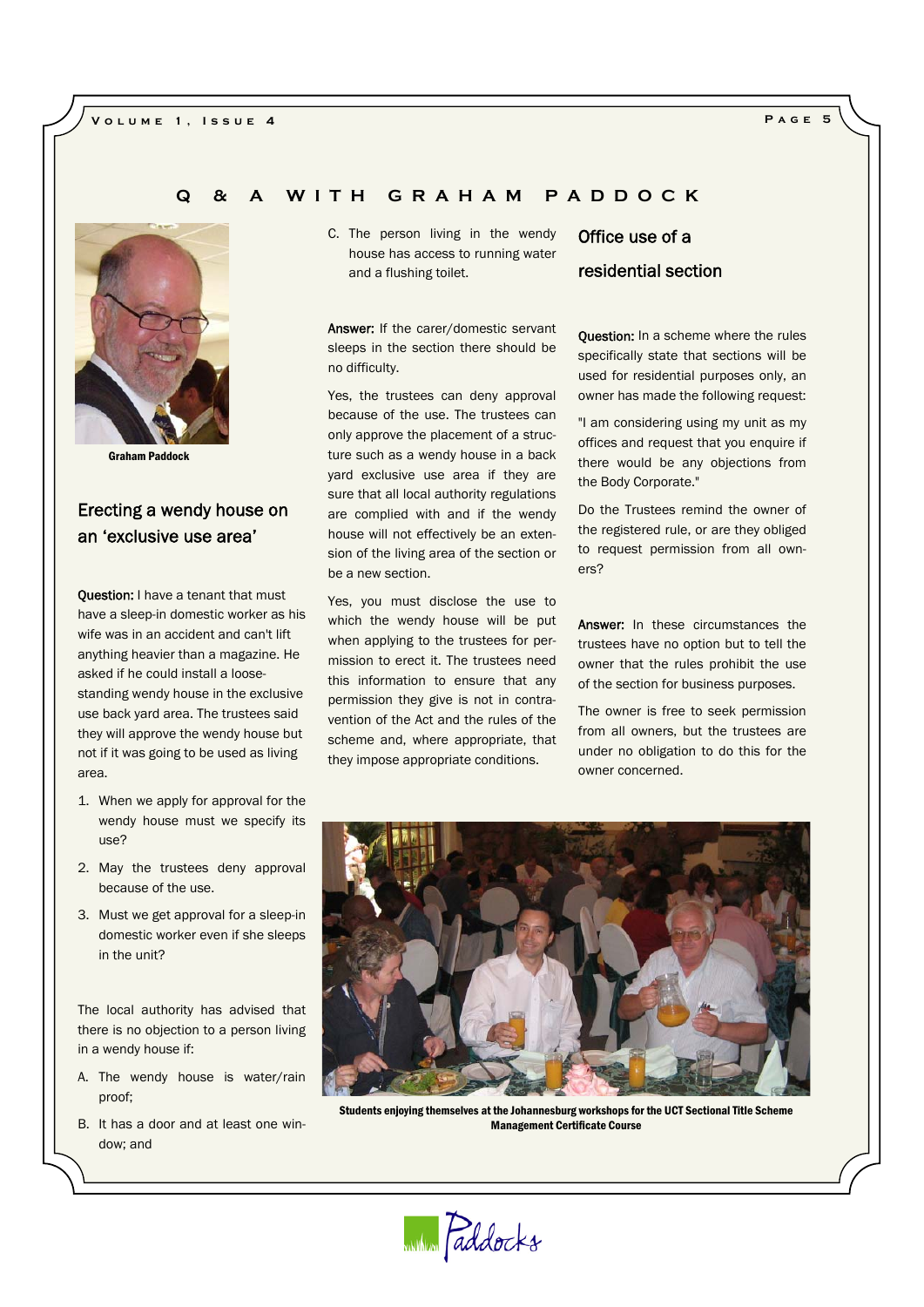### **Page 6 Paddocks Press**

# **CAPE TOWN: HOW TO DEAL WITH INDIVIDUAL RATING OF UNITS**

The payment of monthly rates by Bodies Corporate in the Cape Town area will discontinue from July 07 when owners will individually pay the rates for their units. The body corporate, through the Trustees, will have to address the current levies paid by owners by adjusting levies accordingly. Here are my thoughts on the process that should be followed:

#### Preamble:

- The process will have to apply to any body corporate where the current budget extends beyond the 1 July 2007 being the implementation date
- Current rates are paid in arrears and therefore any adjustment will have to be made with effect from 1 August 2007
- The Sectional Titles Act does not address the reduction of a levy under such circumstances, and Prescribed Management Rule 45 refers only to levy refunds and distribution of "profits". I believe a little common sense will have to prevail under the circumstances
- Rates are recovered through the general levy and exclusive use levy (e.g. garage, parking bay, storeroom)
- Owners levy liabilities are on the basis of their participation quotas (or any rule scheme rule) which must apply throughout the process regardless of which option is taken

# Option 1:

1. The monthly general levy is reduced by the total monthly rates paid (general levy R50000 – rates R20000 = R30000 being 60% reduction)

2. The reduction to the levy as a percentage is applied to each owners levy accordingly (reduced by 60%) with effect from 1 August 2007

3. The exclusive use levies are retained at the same amount with no adjustment being made ( the justification for this is that the amounts are small and it is in most cases impossible to establish the rates component of the EUA levy at the time it was originally implemented)

## Option 2:

1. The monthly general levy and EUA levy is reduced by the total monthly rates

2. The monthly rates are R20000 and the total levy is reduced accordingly arriving at the % reduction which is then applied to each levy income stream

Reduction, %

| <b>General levy</b>   |                  | R50000 R30390.00 60.78  |       |
|-----------------------|------------------|-------------------------|-------|
| EUA garages           | <b>R500</b>      | R303.90                 | 60.78 |
| EUA parking bays      | R300             | R <sub>182.34</sub>     | 60.78 |
| <b>EUA</b> storerooms | R <sub>200</sub> | R <sub>121.56</sub>     | 60.78 |
| Total                 |                  | R51,000 R30997,80 60.78 |       |

**3.** The reduction to the general levy and eua levy is applied to each owners levy accordingly

#### Processing levy adjustments

The following factors must be considered in your discussion with trustees:

A. Should the trustees agree to implement either of the two options above I feel they need not necessarily call a meeting of owners as they are merely adjusting the levies with no benefit to either the BC or the individual owners, however a general owners meeting may be advisable

**B.** The trustees should not see this as an opportunity to improve the financial position of the BC by either resolving not to reduce levies when rates fall away, or by reducing levies only marginally when the BC rates liability falls away. If the trustees consider either of these options I suggest that a Special General Meeting of owners be called to pass a resolution giving effect to their proposal. We as managing agents must not be seen to condone any such decision without following the correct channels, although we may be excited at improving the cash flow

C. Where levies are paid through a levy finance arrangement it will be necessary to follow the above procedure, as it is not the responsibility of the financiers. You will have to call on the financier to supply the levy roll to start the



Chris Farley—Trafalgar Property Branch Manager

WINNING Paddocks